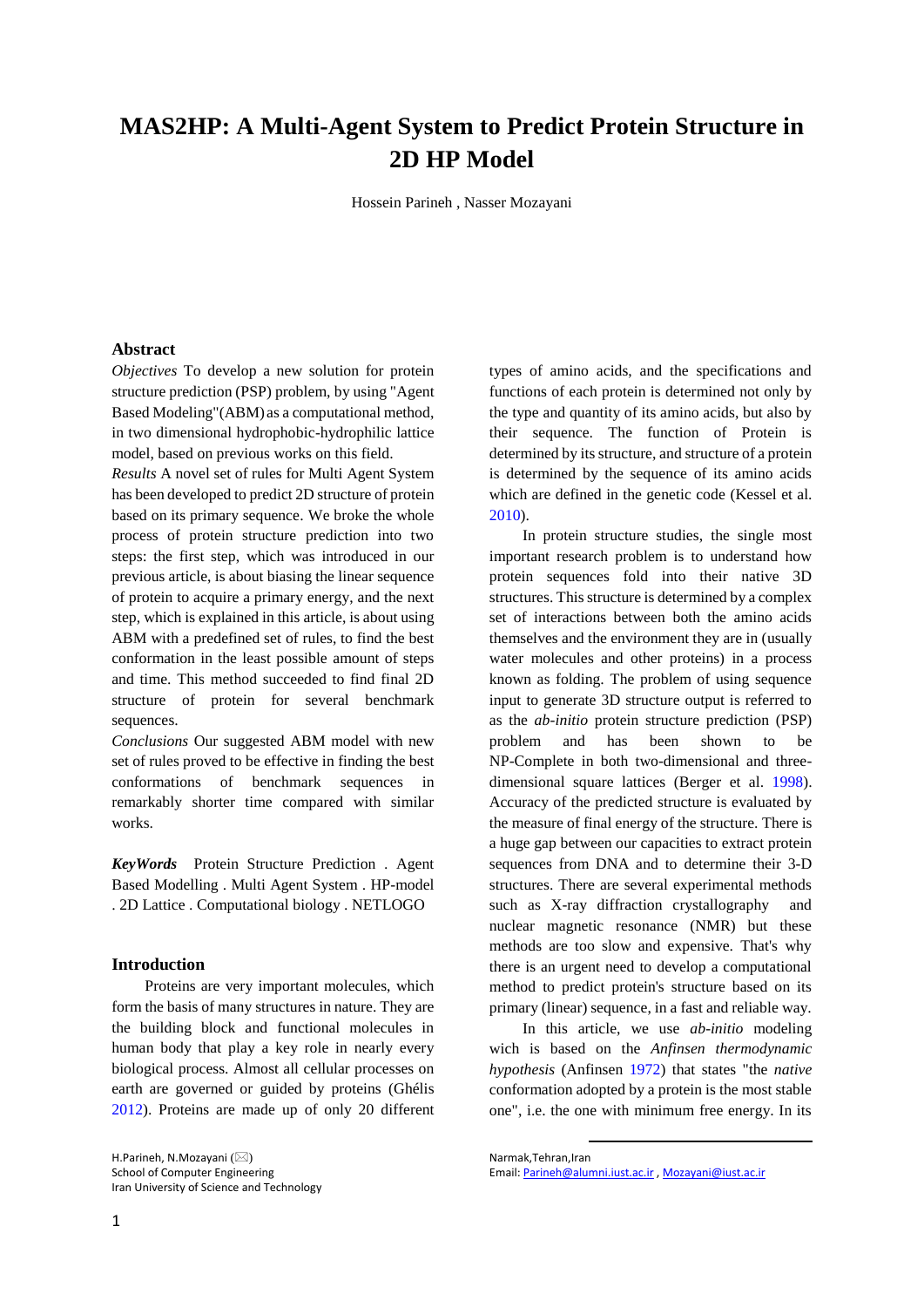native conformation, protein structure is thermodynamically stable, which shows that it complies with Gibbs second law of lowest free energy (second law of thermodynamic) (Anfinsen et al. [1961\)](#page-5-2). We used 2D HP as the simplified model and multi-agent system as the computational method and a new approach for agent interactions.

# **Materials and methods**

### Protein Structure

Protein structure is classified into four levels: primary, secondary, tertiary and quaternary. They refer to different stages of protein's formation. The primary structure is the sequence of amino acids that the protein is made up of. Secondary structure, called Alpha-Helix and Beta-sheet, are made by patterns of hydrogen bonds between the main chain peptide groups. Tertiary structure refers to the 3D structure of a single, double, or triple bonded protein molecule. Quaternary structure is the three dimensional structure of a multi subunit protein and how the subunits fit together. Main subject in PSP is finding an algorithm for the process of folding, i.e. reaching the tertiary sequence from primary sequence.

# Protein Model

Due to restrictions in processing power of the current computer systems, all-atom folding simulations are unpractical. The protein structure prediction (PSP) problem could be modeled as an optimization problem in which the energy functions has to be minimized. As a result, several simplified models such as AB, HP, BLN and Tube Model have been proposed. Yet even simple abstractions are NPcomplete (Berger et al. [1998\)](#page-5-0). Dominant driving force for protein folding is the so-called hydrophobic force, consequently, regarding the fact that all 20 amino acids differ in their hydrophobicity, they could be classified to two groups: hydrophobic and polar (Li et al. [1997\)](#page-6-2). The simplest model of protein is "HP lattice model" (Lau et al. [1989\)](#page-6-3). Later 2D HP Model was introduced (Lau et al. [1990\)](#page-6-4) and has been intensively studied (Li et al. [1996](#page-6-5) ; Shmygelska [2003;](#page-6-6) Liu et al. [2014\)](#page-6-7). It models a protein as a linear chain of amino acid residues. Each amino acid can be either of two types: H (hydrophobic, i.e., nonpolar) or P (hydrophilic, i.e., polar). For simplicity, we denote H by "l" (black) and P by "0" (white).

# Energy Function

To assess algorithm effectiveness in different methods and models, final energy of the predicted structure is compared. In this work, we use 2D HP lattice model. The energy for a sequence folded into a structure in 2D/3D HP model is given by the short range contact interactions:

$$
E(S) = \sum_{i < j} e_{v_i v_j} \Delta(r_i - r_j)
$$

where  $\Delta(r_i - r_i) = 1$  if  $r_i$  and  $r_i$  are adjoining lattice sites but i and j are not adjacent in position along the sequence, and  $\Delta(r_i - r_j) = 0$  otherwise. Depending on the types of monomers in contact, the interaction energy  $e_{v_i v_j}$  will be  $e_{HH}$ ,  $e_{HP}$ , or  $e_{PP}$ , corresponding to H-H, H-P, or P-P contacts, respectively (Fig.1-b).

$$
e_{v_i v_j} = \begin{cases} -1 & \text{for } e_{HH} \\ 0 & \text{otherwise} \end{cases}
$$

# NETLOGO

Netlogo is a programmable modeling environment designed for simulating complex natural and social phenomena. Modelers can give instructions to hundreds or thousands of "agents" all operating independently. This makes it possible to explore the connection between the micro-level behavior of individuals and the macro-level patterns that emerge from their interaction.

#### Environment

By evaluating the problem definitions, the environment is "accessible", "deterministic", "episodic", "static" and "discrete"(Wooldridge, [2009\)](#page-6-8).

#### MAS2HP structure

During last three decades different classes of methods for ab-initio modeling such as: Ant Colony Optimization (ACO) (Shmygelska [2003\)](#page-6-6), Evolutionary algorithms (EA) /Genetic Algorithm (GA) (Krasnogor et al. [1999\)](#page-6-9), tabu search algorithm (Lin et al. [2014\)](#page-6-10), Multi Agent Systems (MAS) (Lipinski-Paes et al. [2016\)](#page-6-11) and etc. have been proposed. These methods were implemented on either 2D or 3D HP model. Agents in MAS2HP are defined in three different levels. Higher level agents are responsible to supervise the structure and other agents, while lower level agents are mainly responsible to search through confirmation space. Environment agent, as human-machine-interface agent, draws diagrams and interacts with operator. Each level will be described in a hierarchical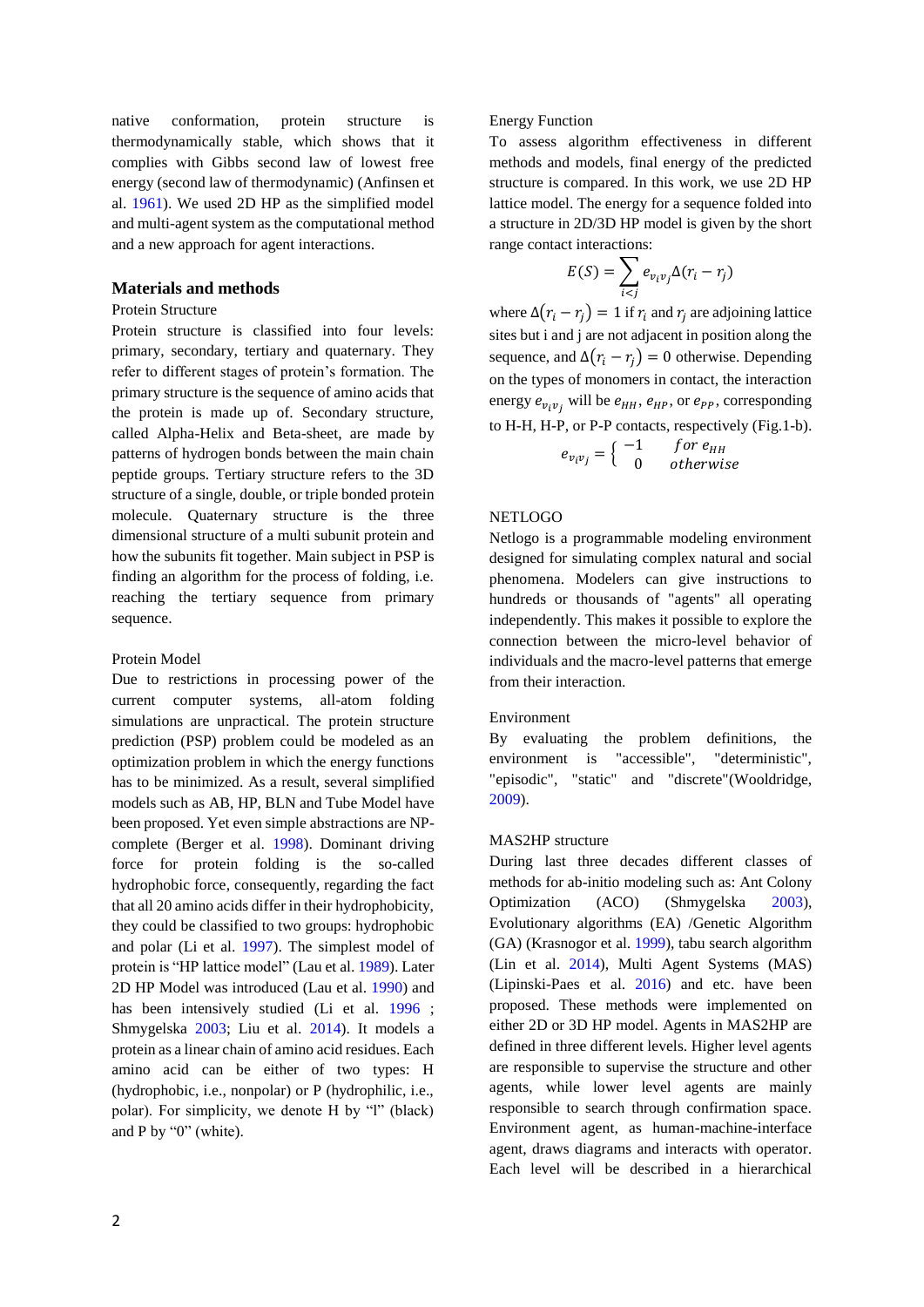bottom-up order. The way agents interact is shown in figure 1-c . Level 1 or searching agents**:** Each amino acid is represented by an agent  $A_i$  and owns  $\{Type_i, PosX_i, PosY_i\}$  attributes. These agents are mainly responsible for searching through conformation space based on information that is provided by other agents about their type (H or P) and position (x and y). They also share their movement information with other agents. Main information for selecting a destination to move by an agent are "H\_center" and "CP\_list" which is calculated by supervisor agent. Level 2- Supervisor agent **:**In this level there is a supervisor agent, who is mainly responsible for monitoring the structure built by level-1 agents and as soon as the structure encounters a conflict, it will turn everything to the last best conformation predicted before. It also computes energy of the structure and temperature of the environment. This agent makes two important calculations based on a table called "HP\_List" updated by level-1 agents. First level agents report their position to this agent and it calculates virtual center of all H type agents. It is used to determine center of the structure. Next important calculation is about updating a table of possible places for H-H connection (which are available and won't lead to dead-end in sequence). Later on, agents on level-1 would select between possible places for them to move on. Level 3- Environment agent: This agent is mainly responsible to draw different diagrams about temperature of the environment and energy of the structure. It is also used to communicate with operator and other agents.

#### RESTRICTIONS

Regardless of selected model for PSP, two conditions must be met. Let suppose the primary sequence of a protein *P* is a sequence *S* of n amino acids (Hydrophobic/Hydrophilic):

 $S = S_1, S_2, ..., S_n$  where  $S_i \in \{H, P\}, \forall \ 1 \le i \le n$ 

First rule (Self avoidance)**:** The first rule explains that two amino acids (agents) must not coincide on the same position on the lattice plane:

$$
\forall S_i \in S, \forall S_j \in S, with \ i \neq j \rightarrow
$$

$$
(posX_i, posY_i) \neq (posX_j, posY_j)
$$

Second rule (Connected neighbors): The distance between two consecutive amino acids (agents) on the sequence must not exceed 1, i.e. they should be neighbors on the lattice.

$$
\forall 1 \le i, j \le n, with \left| i - j \right| = 1 \rightarrow
$$

$$
\left| X_i - X_j \right| + \left| Y_i - Y_j \right| = 1
$$

In HP-Model, considering its lattice structure, agents could move in four directions i.e. north, south, west and east. In addition to these directions we also use diagonal movement which was first introduced in (Lin et al. [2014\)](#page-6-10). In our work, the first agent may only move in diagonal directions i.e. NE,NW,SE and SW, while other follower agents could move in all directions i.e. N, NE, NW, W, E, SE, SW and S (Figure 1-d).

#### Movement Strategy

Agents in a system may work simultaneously or sequentially. In this work agents move sequentially. First an agent moves to its best "accessible" and "possible" place. After that, regarding the rule no.2 in previous section, other agents tend to keep their legal distance with the moved agent and they will move toward it. These new movements may lead to other agents to loose their legal distance with the newly moved agents. As a result these chain movements will cease only when inter-agent distances, all over the structure are equal to 1(figure 1-a).

### Control Folding Process

In our previous article (Mozayani and Parineh [2015\)](#page-6-12), we presented a method called FBA (Fast Bias Algorithm) which was able to receive a linear sequence of amino acids (primary structure of a protein) and bias it to an elementary version of 2D structure. As a result, the linear sequence with zero energy would turn to a 2D structure (not the best conformation) with a better energy level in a very short time. Now, with MAS2HP we want to find the best possible structure of the protein which means the best energy of the conformation. In every step of running MAS2HP, as agents move, the structure would change from  $S_1$  to  $S_2$ . This change in structure will alter the amount of energy from  $E_1$  to  $E_2$ . It is important to know that facing worse energies is not always bad. Especially in the commence of simulation it would help to evade from local minima and search in wider range of conformation space. As simulation continues, the range of conformation space will decrease, and the final answer will be found in a more limited conformation space. In order to achieve it, we use SA (Simulated Annealing) technic. SA is a simple and effective meta-heuristic algorithm. Here, at the start of simulation, first energy of the structure which is gained by implementing FBA (Parineh and Mozayani [2015\)](#page-6-12) on a linear (primary) sequence, will be considered as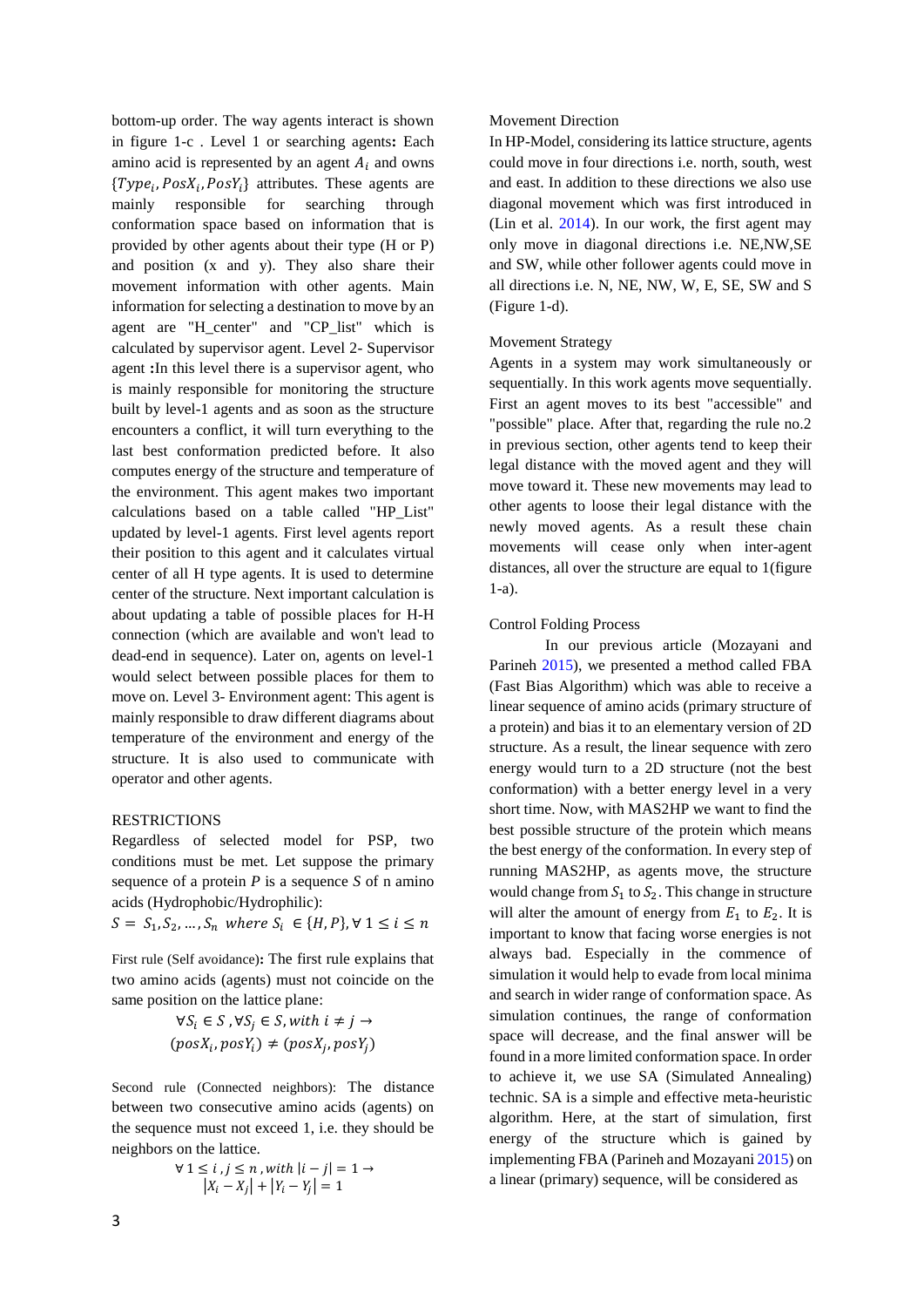

**Fig 1**: a) Movement Strategy of leader and follower agents. b) displaying H-H connection which is used to calculate energy of the structure. c) Structure of MAS2HP and access level of agents. d) Possible moving direction for agents. e) Comparison of elapsed time for each algorithm to reach the final structure. While the length of sequence increases the time is exponential for all algorithms except MAS2HP.

the current energy and current structure be will considered as the last best conformation. Then agent movement starts. After a new move of an agent, the energy of the structure will change in a better or worse state. Provided that  $E_1 < E_2$ , the last move of the agent will be accepted, current structure will be set as last best conformation and current energy would be set as last best energy. But if  $E_1 > E_2$ , there is still a possibility to accept new move. The probability of accepting new move is  $\exp(-\Delta E/T)$ , where  $\Delta E$  is the difference between current energy and last best energy of the system and  $T$  is temperature of the system. At the start of simulation, overall temperature of the system is high, and as simulation continues, it is decreased. As a result, in final steps, there is a small chance to get worse answer thus the algorithm will converge to an acceptable answer (low-energy conformation). Temperature will change with a constant rate,  $\alpha$ which is defined by user:

#### $T_{new} = \alpha. T_{old}$ ,  $\alpha = 0.98$

Simulation will stop when temperature of the environment decreases under a certain value that is defined by the user. At the end of simulation, last best conformation and last best energy will be selected and displayed as the final answer.

#### **Results and discussion**

# Implementing in NETLOGO

In this section MAS2HP will be introduced. Figure [2](#page-5-3) displays the software interface. MAS2HP is implemented in NETLOGO. The first step in using MAS2HP is giving it the linear sequence of protein in hydrophobic-hydrophilic format. Then it should be initialized with setup button. "Bias" button is used to implement FBA algorithm (Mozayani and Parineh [2015\)](#page-6-12), and "MAS" button is used to implement MAS2HP method on the sequence. There are several buttons, slide buttons, switches and displayers that most important of , them will be introduced briefly. In the startof simulation decrease rate of the temperature, knowm as " $\alpha$ ", and the temperature simulation termination is set by user. In display section, current energy and temperature of the system in addition to elapsed time to reach to reach current structure is displayed. Furthermore, a plot that displays states of energy and temperature during simulation is presented.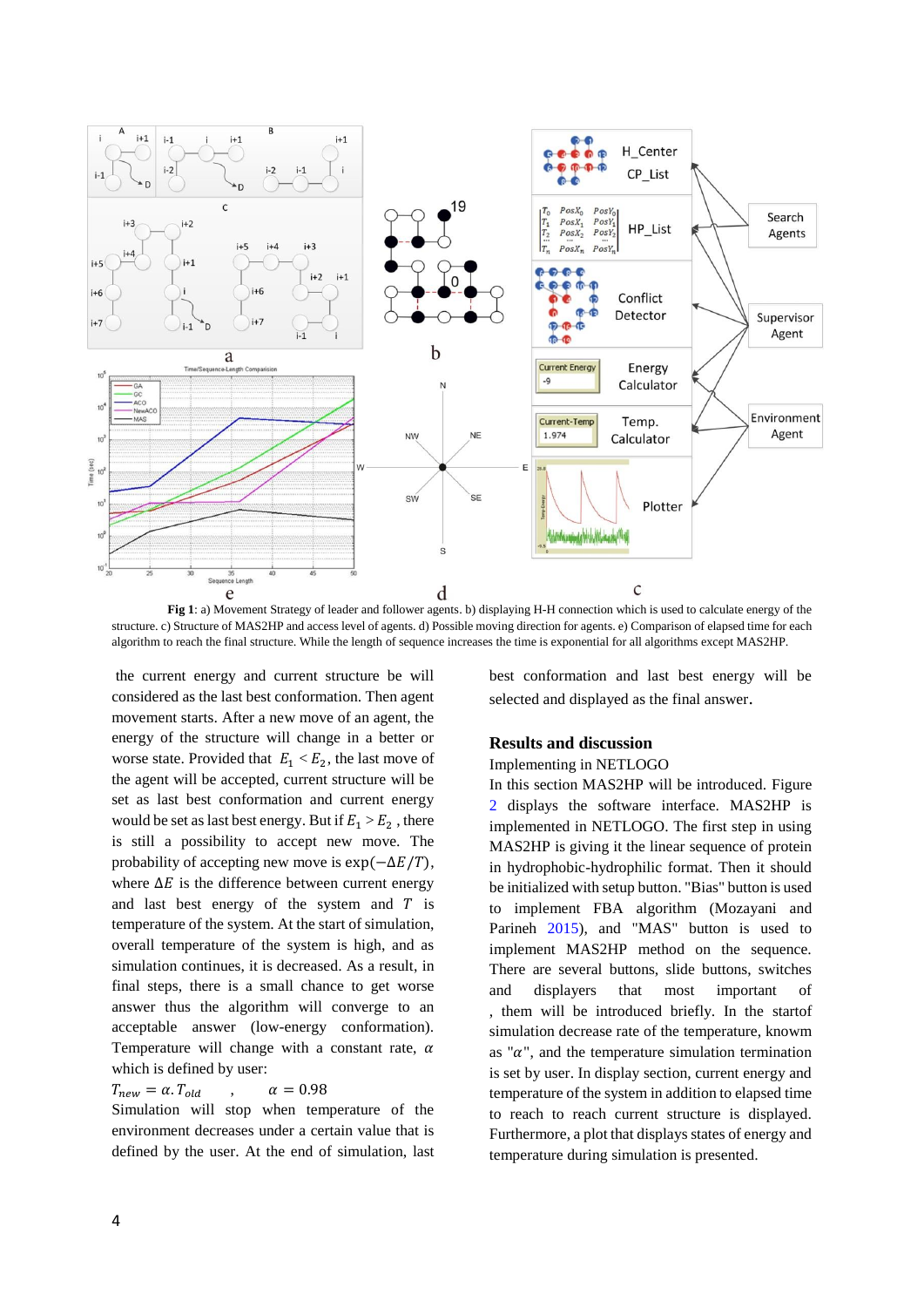| $\frac{1}{2}$ of the predicted streams |        |           |                     |                    |                    |                        |            |                                                      |  |
|----------------------------------------|--------|-----------|---------------------|--------------------|--------------------|------------------------|------------|------------------------------------------------------|--|
| No                                     | Length | $E_{MAS}$ | $* a$<br>$E_{GA}^*$ | $* b$<br>$E_{MMC}$ | $*c$<br>$E_{CG}^*$ | $*D$<br>$E_{ACO}^{*L}$ | $E_{PFGA}$ | Sequence                                             |  |
|                                        | 20     | $-9$      | -9                  | -9                 | $-9$               | -9                     | $-9$       | НРНРРННРНРРНРННРРНРН                                 |  |
| ◠                                      | 25     | $-8$      | $-8$                | -8                 | $-8$               | $-8$                   | $-8$       | РРНРРННРРРРННРРРРННРРРРНН                            |  |
| 3                                      | 36     | $-14$     | -14                 | $-13$              | -14                | -14                    | $-14$      | РРРННРРННРРРРРНННННННРРННРРРР<br><b>HHPPHPP</b>      |  |
| 4                                      | 50     | $-19$     | $-21$               | $-21$              | $-21$              | $-21$                  | $-21$      | ННРНРНРНРННННРНРРРНРРРРРРРР<br>РРНРРРНРННННРНРНРНРНН |  |

<span id="page-4-0"></span>**Table 1** Comparing the results of implementing different algorithm on first group of benchmark protein sequences based on final energy of the predicted strouture

\*a and\*b respectively by using "Genetic Algorithm" and "Metropolis Monte Carlo" method (Unger et al. [1993\)](#page-6-13). \*c: Using "Chain Growth" method (Betler et al. [1996\)](#page-5-4). \*d: By using "Ant Colony Optimization" method (Shmygelska [2003\)](#page-6-6). \*e: By using "Protein Folding Genetic Algorithm" method (Bui et al[. 2005\)](#page-5-5)

<span id="page-4-1"></span>**Table 2** Comparing the results of implementing different algorithm on second group of benchmark protein sequences based on final energy of the predicted strcuture

| No | Length | $E_{Mas}$ | $T_{Mas}$<br>(s) | <b>MAS</b><br>Runs | $*a$  | Sequence                  |  |
|----|--------|-----------|------------------|--------------------|-------|---------------------------|--|
|    | 18     | $-9$      | 2.271            | $\mathbf{\Omega}$  | -9    | РНРРНРНННРННРННННН        |  |
|    | 18     | $-8$      | 0.927            |                    | -8    | НРНРНННРРРННННРРНН        |  |
|    | 18     | -4        | 2.607            | <sub>(</sub>       | -4    | <b>ННРРРРРННРРРНРРРНР</b> |  |
|    | 20     | $-10$     | .445             |                    | $-10$ | НННРРНРНРНРРНРНРНРРН      |  |

\*a: By using "Genetic Algorithm" method (Krasnogor et al. [1999\)](#page-6-9)

**Table 3** Comparing the elapsed time to reach final energy of the structure for different methods

| Time (seconds) |        |           |                  |                 |                |                  |  |  |  |
|----------------|--------|-----------|------------------|-----------------|----------------|------------------|--|--|--|
| No             | Length | $T_{MAS}$ | $T_{GA}^{\ a a}$ | $T_{CG}^{\ *b}$ | $T_{ACO}^{*c}$ | *d<br>$'$ NEWACO |  |  |  |
|                | 20     | 0.272     | 5.16             | 2.16            | 23.90          | 3.33             |  |  |  |
|                | 25     | 1.384     | 6                | 6.6             | 35.32          | 10.62            |  |  |  |
|                | 36     | 6.655     | 54.6             | 132             | 4746.12        | 11.81            |  |  |  |
|                | 50     | 3.181     | 3180             | 18600           | 3000.28        | 4952.92          |  |  |  |

\*a,\*b: By using "Genetic Algorithm" and "Chain Growth" method (Beutler et al[. 1996\)](#page-5-4)

# Result of Simulation

To evaluate algorithm efficiency, it was tested by eight benchmark sequences with different lengths and was compared with other algorithms in terms of energy and elapsed time to reach final conformation. These benchmark sequences are displayed in table [1](#page-4-0) and tabl[e 2.](#page-4-1) In the first step, energy of final structure  $(E_{MAS})$ , acquired by implementing MAS2HP on protein's primary sequences from table [1](#page-4-0) is compared with other articles. MAS2HP was completely successful in finding the best conformation for sequences 1 to 3, and for the sequence number 4 with 50 amino acids, the best energy of the structure was -19 (table 3) . Now, sequences of table [2](#page-4-1) will be tested by MAS2HP and the results will be compared with "Genetic Algorithm" from (Krasnogor et al. [1999\)](#page-6-9) and displayed in table [2.](#page-4-1) However number of tries and spent time to reach each final conformation is significantly small, MAS2HP reached the same results of other algorithms. By comparing elapsed time between these algorithms to reach final

structure, it is obvious that our algorithm is doing much better in terms of reaching final structure in a significantly shorter time, but more important result is that MAS2HP had changed the exponential time used for PSP process to a linear time, as displayed in figure [2.](#page-5-3) To reach these results, MAS2HP was implemented 25 times on each sequence, in a corei3 2.5GHz CPU with 3G RAM, and the best answer was selected.

#### **Conclusion and future work**

New method of using ABM in PSP, by implementing a new structure for inter-agent and agent-environment communication, and agent movement direction and strategy, MAS2HP proved to be effective in finding the best conformation of the benchmark sequences provided in table [1](#page-4-0) and [2,](#page-4-1) except one example. It reached the best conformations in a considerably shorter time compared to other algorithms. The reliability of using MAS2HP to find the best conformation for HP model of protein 2D lattice model, was tested for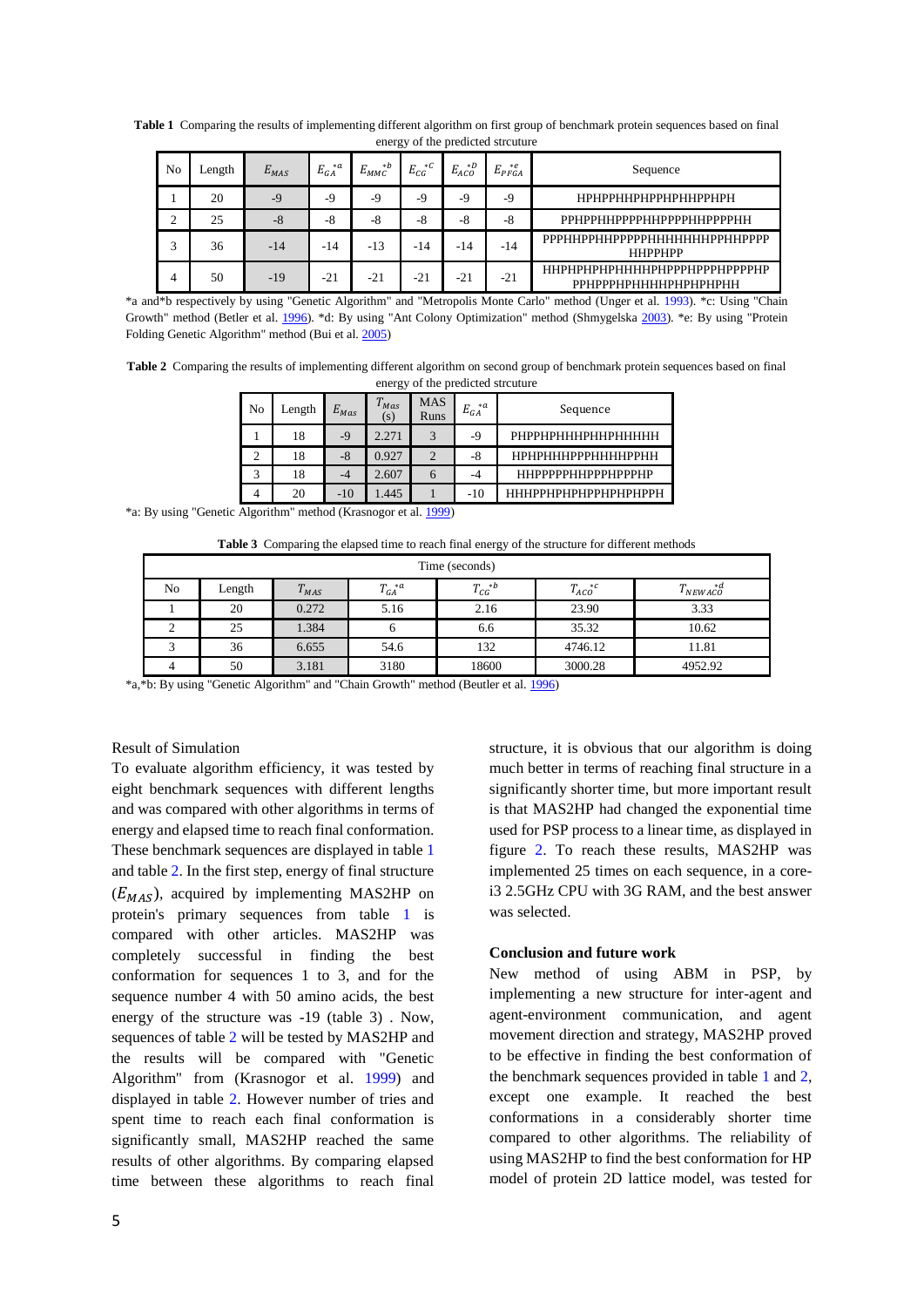

<span id="page-5-3"></span>**Fig. 2**: MAS2HP interface. In MAS2HP user inserts linear sequence of amino acids in the software. Then by selecting "setup" button it is shown in display. Next step is biasing the linear sequence which is done by "Bias" button. Then MAS2HP algoirthm is implemented by "MAS" button. An overview of temprature (red) and energy (green) of the system is plotted. Elapsed times for each step are displayed too. Other settings are possible by the buttons in software.

over 10 tries, each included 25 run for each sequence, and the best result between each 25 run was selected for each try. However the best energy/time was selected from each 25 runs, in every 10 tries different structures with the best energy and significantly shorter time, regarding other algorithms, was achieved which shows its performance is reliable.

Regarding the fact that this method doesn't use memory to enhance its performance by using previous prediction processes experiments, it is suggested to add memory in next versions. It is also believed that using "Re-inforcement Learning" could improve its performance. Some modifications in algorithm and structure of movement would enhance the result of this method's performance.

# **References**

<span id="page-5-1"></span>Agarwal, S., Baboota, A. and Mendiratta, D., 2013. Design and implementation of an algorithm to predict secondary structure of proteins using artificial neural networks. *Int J Emerg Res Manag Technol*, *2*, p.12.

- Anfinsen, C.B., 1972. Studies on the principles that govern the folding of protein chains.
- <span id="page-5-2"></span>Anfinsen, C.B., Haber, E., Sela, M. and White, F.H., 1961. The kinetics of formation of native ribonuclease during oxidation of the reduced polypeptide chain. *Proceedings of the National Academy of Sciences*, *47*(9), pp.1309-1314.
- Armano, G., Orro, A. and Vargiu, E., 2006. MASSP3: A system for predicting protein secondary structure. *EURASIP Journal on Applied Signal Processing*, *2006*, pp.54-54.
- <span id="page-5-0"></span>Berger, B. and Leighton, T., 1998. Protein folding in the hydrophobic-hydrophilic (HP) model is NP-complete. *Journal of Computational Biology*, *5*(1), pp.27-40.
- <span id="page-5-4"></span>Beutler, T.C. and Dill, K.A., 1996. A fast conformational search strategy for finding low energy structures of model proteins. *Protein Science*, *5*(10), pp.2037-2043.
- <span id="page-5-5"></span>Bui, T.N. and Sundarraj, G., 2005, June. An efficient genetic algorithm for predicting protein tertiary structures in the 2D HP model. In *Proceedings of the 7th annual conference on Genetic and evolutionary computation* (pp. 385-392). ACM.